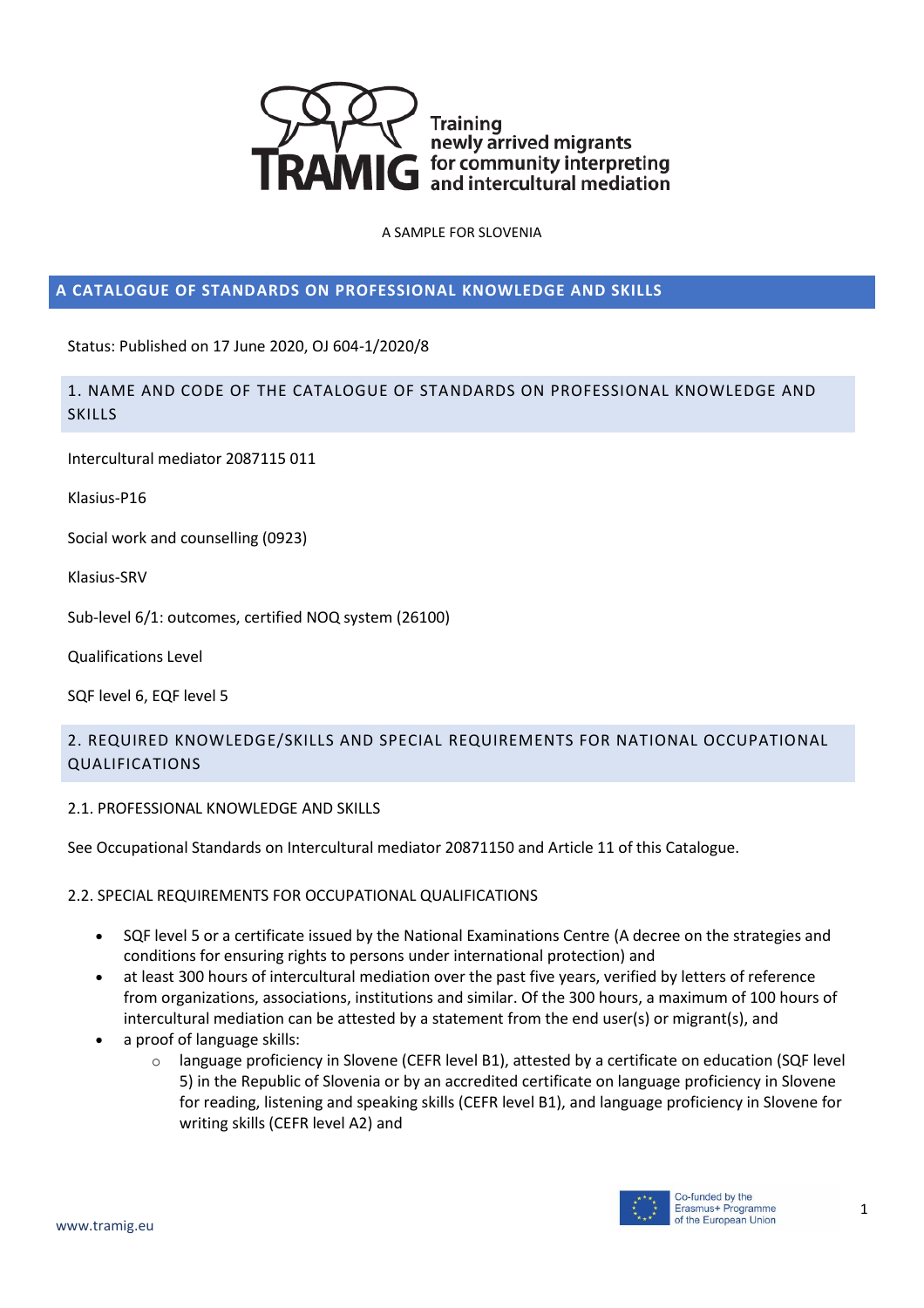

 $\circ$  proficiency in at least one other language, attested by a letter of reference from organisations, associations or institutions, etc.

# 3. CORRESPONDENCE WITH STUDY PROGRAMMES

## 4. ASSESSMENT OF PROFESSIONAL KNOWLEDGE AND SKILLS

### 4.1. CERTIFICATION

In the process of counselling, candidates prepare a portfolio assessed by the commission. Upon the submission of the candidates' reliable, valid and adequate proof of their knowledge, skills and competences from the occupational standard, the commission may:

- 1. give recognition of knowledge and skills of the occupational standard in full,
- 2. give recognition of knowledge and skills of the occupational standard in part, and determine what knowledge, skills and competences still need to be tested,
- 3. give no recognition of the knowledge and skills of the occupational standard, since the candidate has no proof of any knowledge, skills and competences of the occupational standard and shall test their knowledge, skills and competences as required.

### 4.2. ASSESSMENT OF PROFESSIONAL KNOWLEDGE AND SKILLS

A practical test with an oral defence.

### 5. ASSESSMENT CRITERIA

Criteria for assessment components of work process

| Area of assessment | Assessment criteria                                                                                                                                                                                                                                                                                                  | Share (%) |
|--------------------|----------------------------------------------------------------------------------------------------------------------------------------------------------------------------------------------------------------------------------------------------------------------------------------------------------------------|-----------|
| Planning           | planning and preparation for task implementation                                                                                                                                                                                                                                                                     | 5         |
| Implementation     | communication skills<br>understanding and respect for cultural diversity<br>professionalism and adequate performance<br>ability to distinguish between giving a personal opinion and<br>describing the circumstances or stating facts<br>ability to overcome language and cultural barriers; solution<br>orientation | 55        |

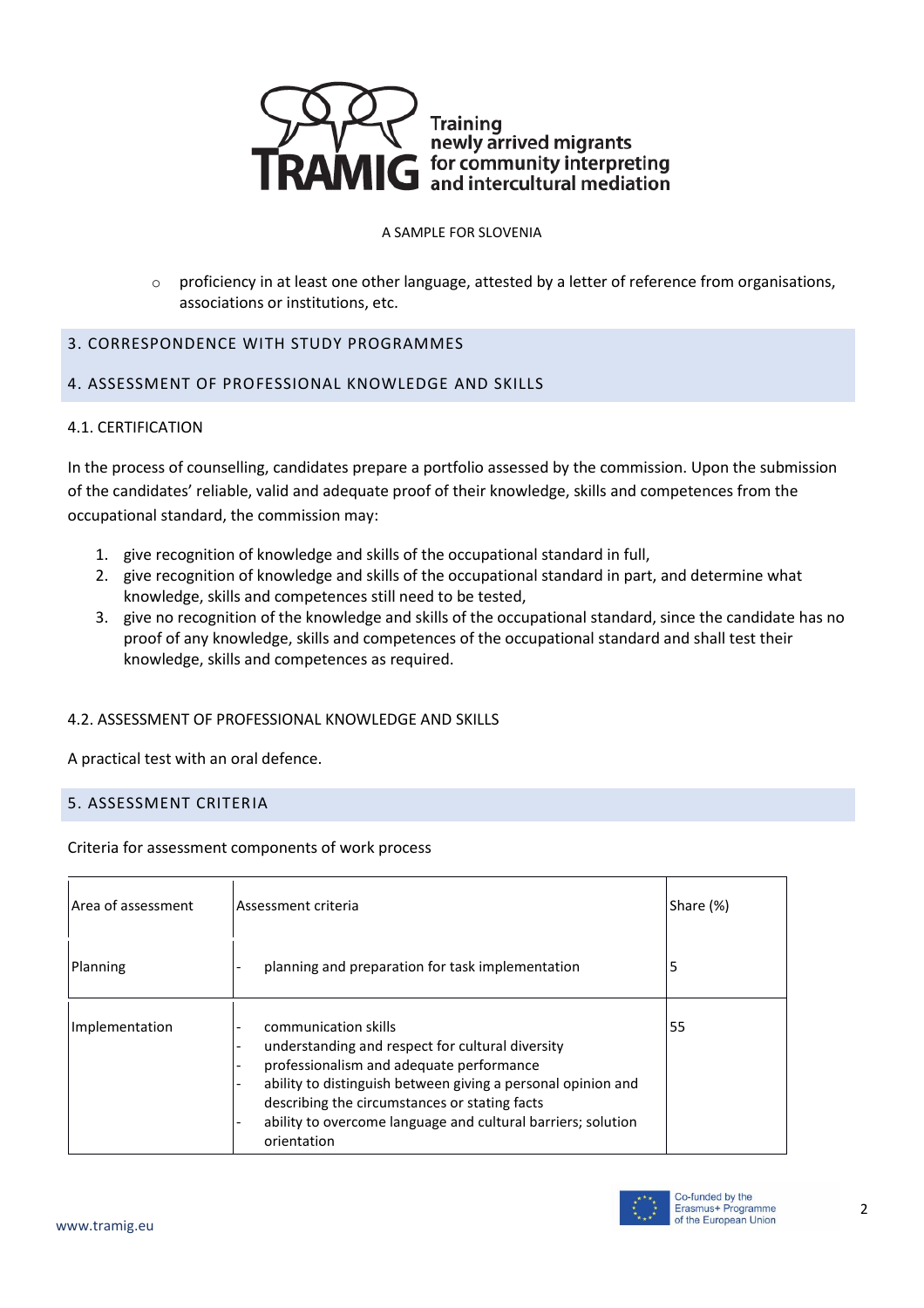

|               | ability to understand terminology in the fields of education,<br>employment, healthcare, housing, social security, public<br>administration, etc.<br>ability to understand operational activities of governmental<br>and non-governmental organisations in the fields of education,<br>employment, healthcare, housing, social security, public<br>administration and the rights/duties of migrants accessing<br>these institutions |    |
|---------------|-------------------------------------------------------------------------------------------------------------------------------------------------------------------------------------------------------------------------------------------------------------------------------------------------------------------------------------------------------------------------------------------------------------------------------------|----|
| lOral defence | a reflection and professional assessment of the assigned task<br>candidates' performance: attitude to work, communication<br>skills                                                                                                                                                                                                                                                                                                 | 40 |

Elimination criteria:

No elimination criteria apply.

6. OCCUPATION OR SETS OF ASSIGNMENTS FOR HOLDERS OF OCCUPATIONAL QUALIFICATIONS AND CODE

### 7. LEVEL OF WORK COMPLEXITY

(VI)

# 8. ADJUSTMENTS FOR PERSONS WITH SPECIAL NEEDS

National occupational qualifications can also be obtained by persons with special needs.

The following adjustments apply:

- extension of time to provide the services,
- adjustment of place and equipment,
- taking the exam with the help of an assistant,
- adjustment of examination materials,
- adjustment of assessment.

A more detailed description of adjustments is available in the Rules and Regulations governing the implementation of the Matura exam for candidates with special needs.

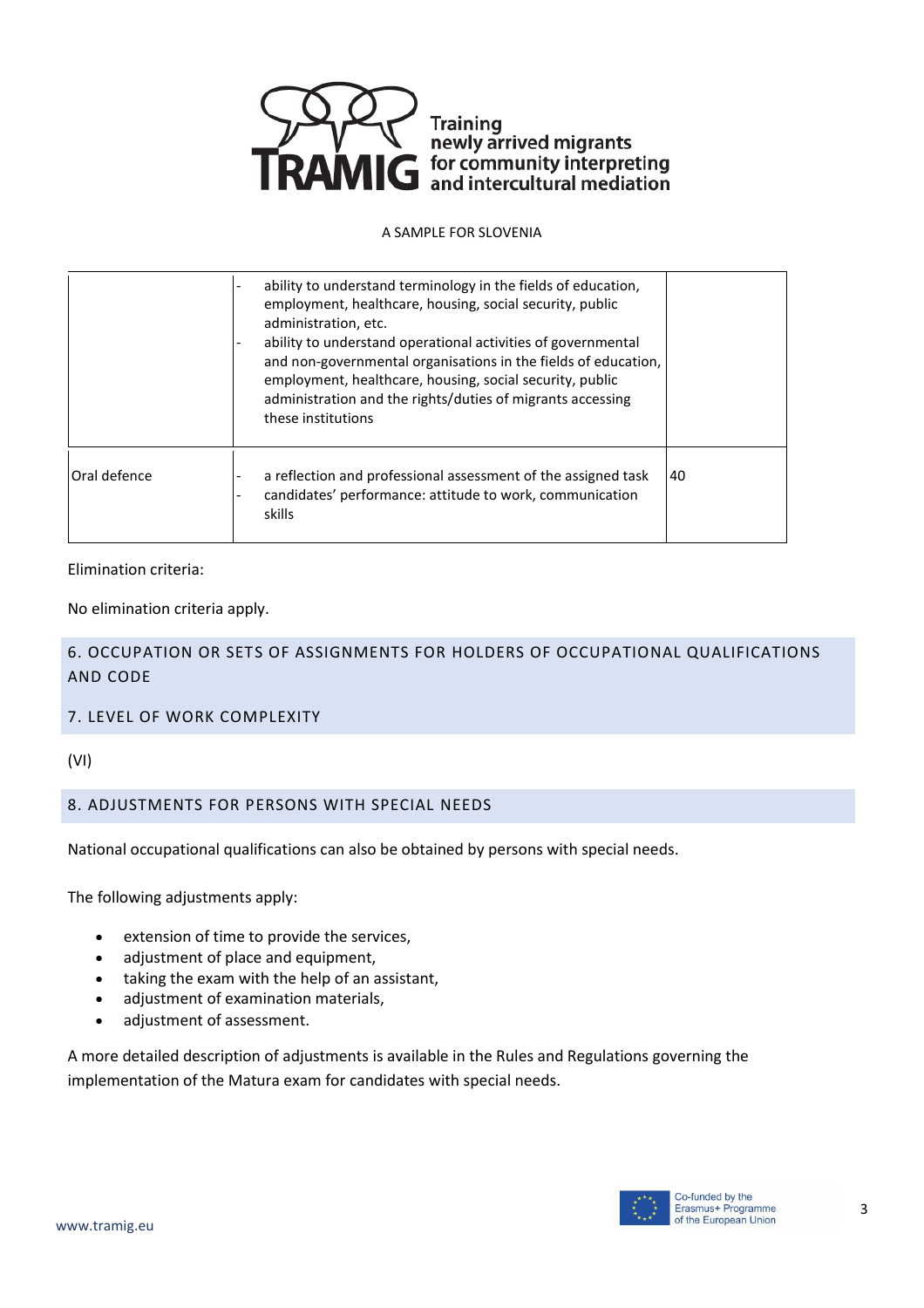

# 9. MATERIAL AND STAFFING REQUIREMENTS FOR THE ASSESSMENT AND CERTIFICATION OF OCCUPATIONAL QUALIFICATIONS

## 9.1. MATERIAL REQUIREMENTS

An office with a computer and internet access.

## 9.2. STAFFING REQUIREMENTS

A licence for a member of the assessment and certification commission for national occupational qualifications may be obtained by those who meet requirements provided by the law governing the National Occupational Qualifications.

The commission consists of three members:

- $\circ$  one member with SQF level 8 and at least 5 years of experience in research or professional work in migration,
- $\circ$  one member with SQF level 7 and at least 5 years of experience in integration/integration of migrants and
- $\circ$  one member with SQF level 5 and at least 5 years of experience in integration/integration of migrants, with at least one-year experience in intercultural mediation or interpreting or translation.

# 10. VALIDITY OF ISSUED CERTIFICATES

11. STANDARDS OF PROFESSIONAL KNOWLEDGE AND SKILLS

No time restrictions apply.

| Key tasks                                                                                                                                              | Knowledge and skills                                                                                                                                                                                                                                                                                                                                                                                  | Assessment tasks                                                                                                                                                                                                                                                                                                                                                                                         |
|--------------------------------------------------------------------------------------------------------------------------------------------------------|-------------------------------------------------------------------------------------------------------------------------------------------------------------------------------------------------------------------------------------------------------------------------------------------------------------------------------------------------------------------------------------------------------|----------------------------------------------------------------------------------------------------------------------------------------------------------------------------------------------------------------------------------------------------------------------------------------------------------------------------------------------------------------------------------------------------------|
| establish and facilitate<br>I۰<br>intercultural<br>communication within<br>and outside of<br>institutions related to<br>the integration of<br>migrants | Provide intercultural and language<br>$\bullet$<br>mediation in Slovene and the<br>language of migrants in education<br>and vocational training, employment,<br>healthcare and social security,<br>housing, public administration, etc.<br>Use different modes of language<br>$\bullet$<br>mediation<br>Understand most common barriers to<br>$\bullet$<br>the integration of migrants in<br>Slovenia | Provide mediation to migrants when accessing<br>public and other services/organisations in<br>education and training, employment, healthcare<br>and social security, housing, public<br>administration and elsewhere (as selected by<br>the commission):<br>Prepare and plan the implementation of the<br>task<br>use computers and various online tools<br>$\bullet$<br>(websites, applications seeking |

#### Co-funded by the<br>Erasmus+ Programme of the European Union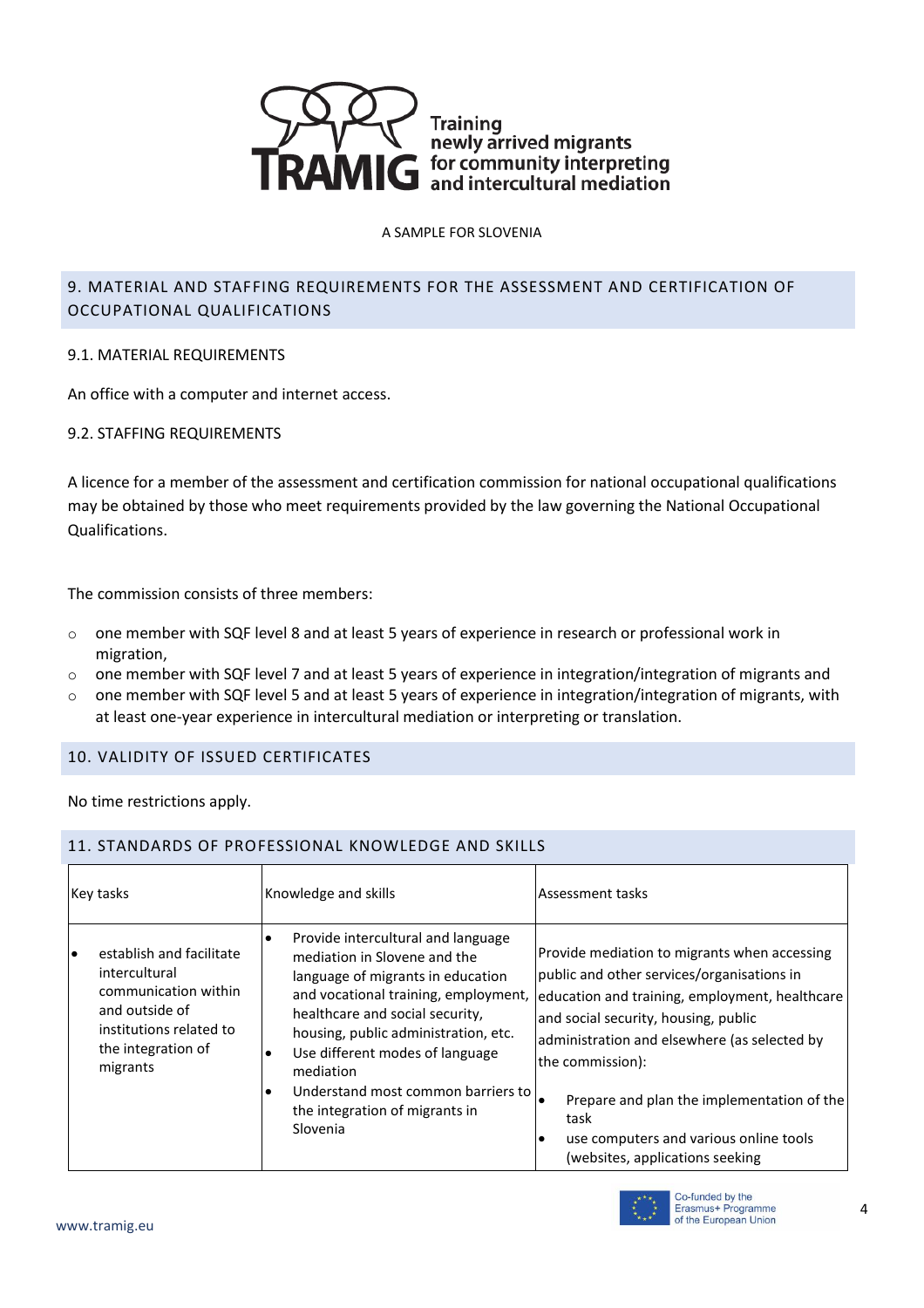

- Use and adapt terminology on intercultural mediation
- Show awareness of social, cultural and economic characteristics (including linguistic, religious, political and other) of at least one foreign country/territory and constantly strive to improve their knowledge through lifelong learning
- Understand how public services work
- Understand different beliefs and practices of the migrants in need of intercultural mediation and understand culture-specific beliefs and practices present within and outside of institutions in Slovenia,

employment, housing, opportunities to participate in education and vocational training, making healthcare appointments, finding forms for the assertion of rights to public funding, public administration services) useful when accessing various institutions

- outline basic differences in the access to public institutions in Slovenia and in migrants' country of origin
- explain the importance of their own social network in the process of intercultural mediation
- highlight the importance of independent and proactive activities of the migrants
- show understanding and offer support when filling out forms/documents in institutional settings
- use appropriate communication and professional terminology
- use practical examples to describe the role and tasks of intercultural mediators in social, healthcare, educational and other areas:
- Example: in exercising their rights to social transfers; when enrolling in school; when making an appointment with a specialist.

Provide mediation in non-institutional settings, assist networking between the migrants and the local population, provide assistance when joining different associations, clubs, initiatives and similar (as selected by the commission):

- Prepare and plan the implementation of the task
- give examples of barriers faced by migrants in the local settings
- highlight the importance of respecting cultural diversity of the migrants
- provide strategies on how to overcome these barriers
- use a computer for local and other platforms offering information on different

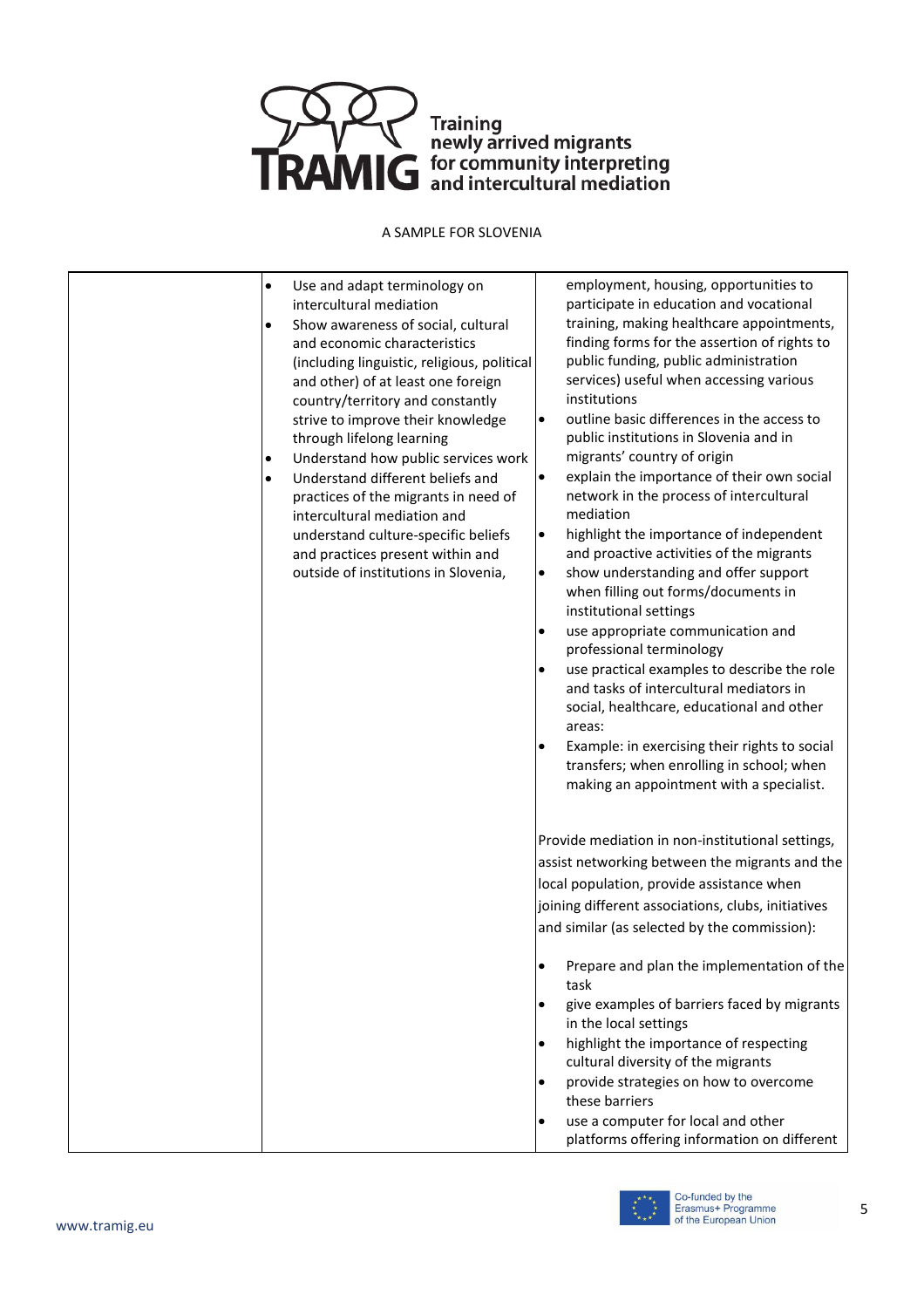

| events, websites of various clubs and<br>associations, etc.<br>outline different strategies for mediation<br>$\bullet$<br>(individually or in cooperation with other<br>migrants, organisations or experts, etc.)<br>promote their own social network and<br>$\bullet$<br>make use of it<br>respect/outline social, cultural and<br>$\bullet$<br>economic characteristics (linguistic,<br>religious, political, etc.) of the migrants'<br>country or territory of origin<br>present non-governmental and other<br>$\bullet$<br>organisations, associations, clubs, initiatives<br>and similar, active in the local community<br>highlight the importance of a rational use of<br>٠<br>energy, time and materials, stress<br>management and the protection of health<br>and the environment in their work<br>provide strategies for mediation in<br>$\bullet$<br>communication with the local community:<br>Example: integration of a person with<br>$\bullet$<br>disabilities in sports associations;<br>integration in a (minority) religious<br>community, etc. |
|-------------------------------------------------------------------------------------------------------------------------------------------------------------------------------------------------------------------------------------------------------------------------------------------------------------------------------------------------------------------------------------------------------------------------------------------------------------------------------------------------------------------------------------------------------------------------------------------------------------------------------------------------------------------------------------------------------------------------------------------------------------------------------------------------------------------------------------------------------------------------------------------------------------------------------------------------------------------------------------------------------------------------------------------------------------------|
| Outline strategies for solution-seeking<br>communication in mediation with local public<br>services in different fields (health, social<br>security, education, housing, public<br>administration, employment) or in complex<br>situations in non-institutionalised settings (as<br>selected by the commission):                                                                                                                                                                                                                                                                                                                                                                                                                                                                                                                                                                                                                                                                                                                                                  |
| prepare and plan for the implementation of<br>$\bullet$<br>the task<br>outline different beliefs and practices of<br>$\bullet$<br>migrants whom they assist as intercultural<br>mediators<br>provide examples of stereotypes and<br>٠<br>prejudice faced by migrants who are end-<br>users of their intercultural mediation and<br>show how to overcome them<br>analyse intercultural misunderstandings<br>٠<br>and their effective resolution                                                                                                                                                                                                                                                                                                                                                                                                                                                                                                                                                                                                                    |

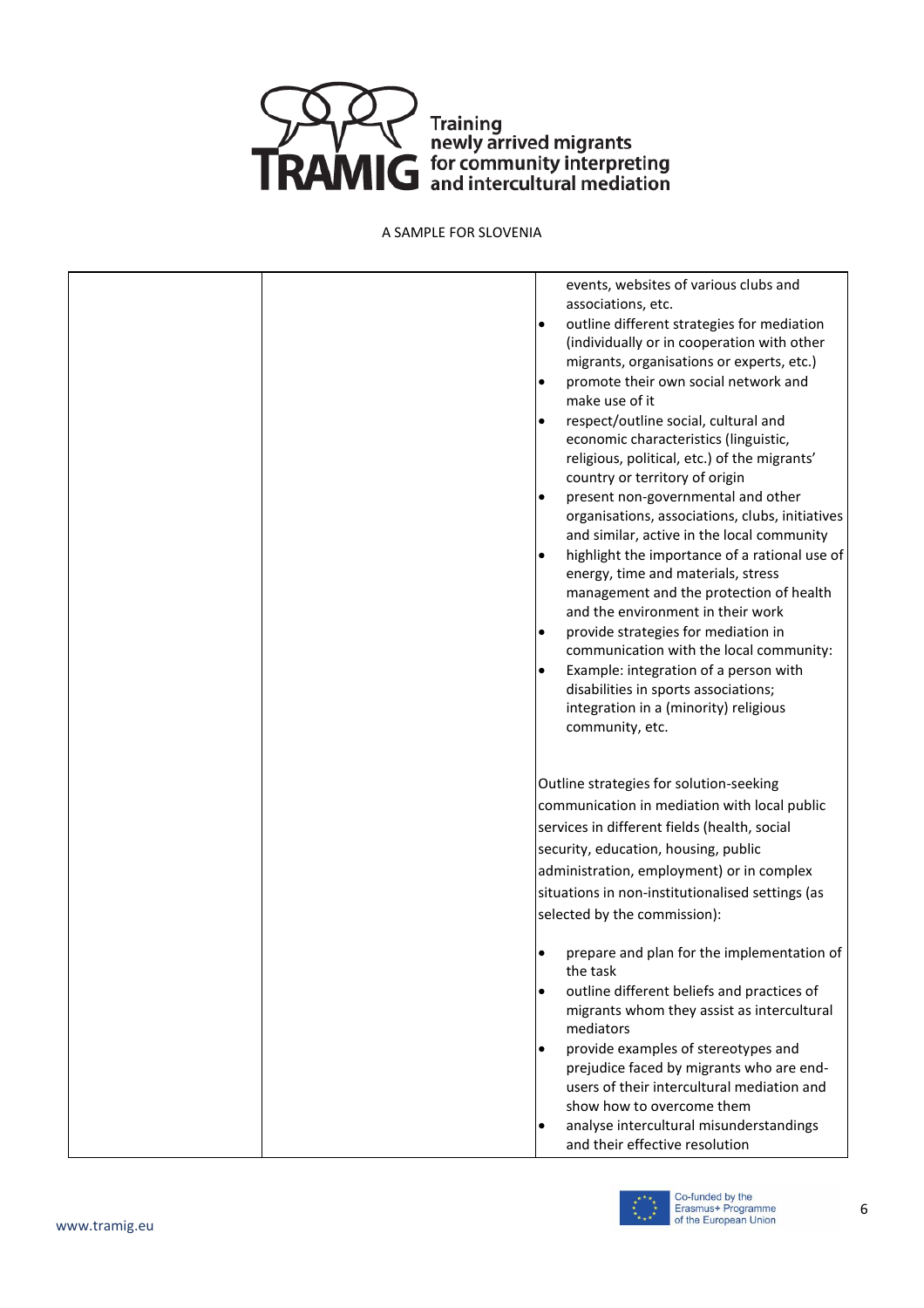

|                                                                                               |                                                                                                                                                                                     | show consideration for social, cultural and<br>$\bullet$<br>economic characteristics (linguistic,<br>religious, political, etc.) of the migrants'<br>country or territory of origin<br>show how they strive to improve their<br>$\bullet$<br>knowledge on the integration of migrants<br>present different ways of establishing<br>$\bullet$<br>communication between the migrants and<br>others (healthcare providers, teachers,<br>social workers, administrative clerks,<br>lessors, etc.)<br>present examples of linguistic and<br>intercultural mediation between the<br>migrants and service providers<br>are aware of the boundaries of their own<br>$\bullet$<br>role and of the role of intercultural<br>mediation in relation to other participants<br>(experts and migrants) in different fields<br>underline the importance of stress<br>$\bullet$<br>management and the protection of health<br>and the environment at work<br>describe communication skills needed to<br>$\bullet$<br>resolve linguistic and cultural<br>misunderstandings<br>explain strategies for acting in accordance<br>$\bullet$<br>with ethical principles (e.g. respect for<br>professional confidentiality and protection<br>of personal data; asking for clarification in<br>case of misunderstanding; interrupting<br>communication when needed, etc.)<br>clarify the importance of effective conflict<br>$\bullet$<br>resolution:<br>Example: an interview at CSW (Centre for<br>$\bullet$<br>Social Work) in case of domestic violence; a<br>request for halal diet at school by parents; a<br>procedure for identifying pupils with special<br>needs at school; an examination of a<br>migrant by a male gynaecologist; etc. |
|-----------------------------------------------------------------------------------------------|-------------------------------------------------------------------------------------------------------------------------------------------------------------------------------------|--------------------------------------------------------------------------------------------------------------------------------------------------------------------------------------------------------------------------------------------------------------------------------------------------------------------------------------------------------------------------------------------------------------------------------------------------------------------------------------------------------------------------------------------------------------------------------------------------------------------------------------------------------------------------------------------------------------------------------------------------------------------------------------------------------------------------------------------------------------------------------------------------------------------------------------------------------------------------------------------------------------------------------------------------------------------------------------------------------------------------------------------------------------------------------------------------------------------------------------------------------------------------------------------------------------------------------------------------------------------------------------------------------------------------------------------------------------------------------------------------------------------------------------------------------------------------------------------------------------------------------------------------------------------------------------------------------------------------|
| Provide information to<br>target groups/migrants<br>on their rights and duties<br>in Slovenia | understand the structure and<br>$\bullet$<br>activities of state and public<br>administration and other<br>organisations in Slovenia, and the<br>migrants' territories/countries of | Provide information to target groups/migrants<br>(as selected by the commission):<br>plan and prepare for the task<br>$\bullet$<br>search online for the provisions of the<br>$\bullet$<br>Constitution of the Republic of Slovenia and                                                                                                                                                                                                                                                                                                                                                                                                                                                                                                                                                                                                                                                                                                                                                                                                                                                                                                                                                                                                                                                                                                                                                                                                                                                                                                                                                                                                                                                                                  |

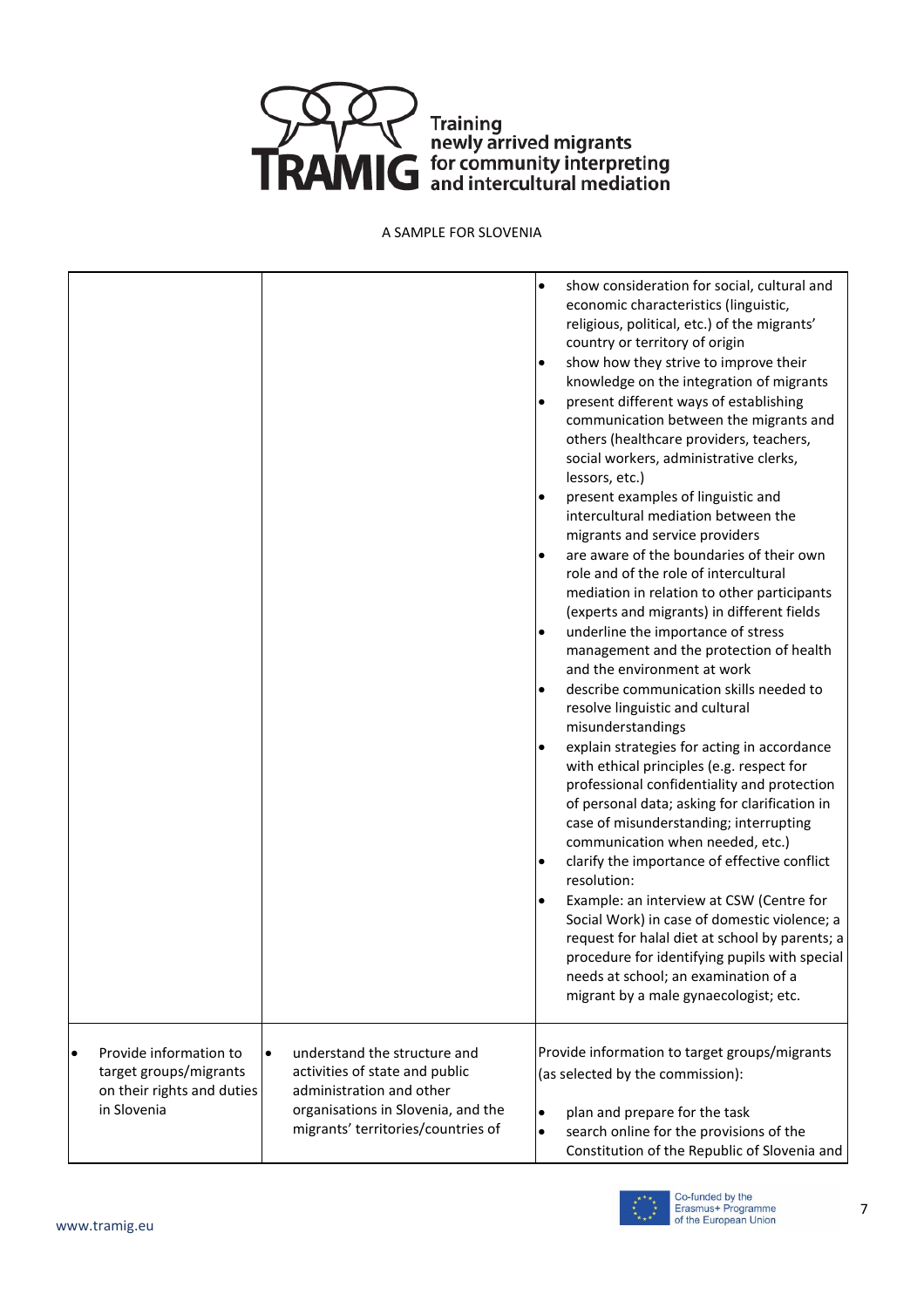

origin for whom intercultural mediation is provided

- know categories or statuses of migrants and understand the rights and duties of migrants in Slovenia
- assist migrants to get acquainted with  $\bullet$ the structure and activities of state and public administration and other organisations in Slovenia
- assist migrants to exercise their rights and duties in Slovenia related to education, employment, healthcare, administrative procedures, social security, etc.
- understand social, cultural and economic characteristics (including linguistic, religious, political and other) of at least one foreign country/territory of origin of the migrants and improve their knowledge in the process of lifelong learning

Slovene legislation on asylum, migrations, non-discrimination, education and training, housing, employment and healthcare, pension and disability insurance of nondiscriminatory work and related legislation outline responsibilities of different government bodies and other service providers

- outline strategies for the provision of legislative and other relevant information on asylum and migration
- explain and give examples of adapting information according to the target group of migrants
- show consideration for and acknowledge social, cultural and economic characteristics (linguistic, religious, political, etc.) of the migrants' country or territory of origin:
- Example: information on how to arrange healthcare insurance; how to employ an asylum seeker; how to get training in Slovene for children / adults, etc.
- explain and give a practical example of their own experience in providing information to migrants when accessing services, such as e.g.: health insurance (compulsory and additional) and healthcare services, pension and disability insurance, education, legal protection, etc. (as selected by the commission):
- plan and prepare for the implementation of the task
- highlight the advantages and disadvantages (mistakes, possible improvements) of their own mediation in a specific situation
- show consideration for social, cultural and economic characteristics (linguistic, religious, political, etc.) from the migrants' country or territory of origin
- underline the importance of the rational use of energy, time and equipment, stress management and the protection of health and the environment at work
- highlight the importance of distinguishing between a personal opinion and stating facts

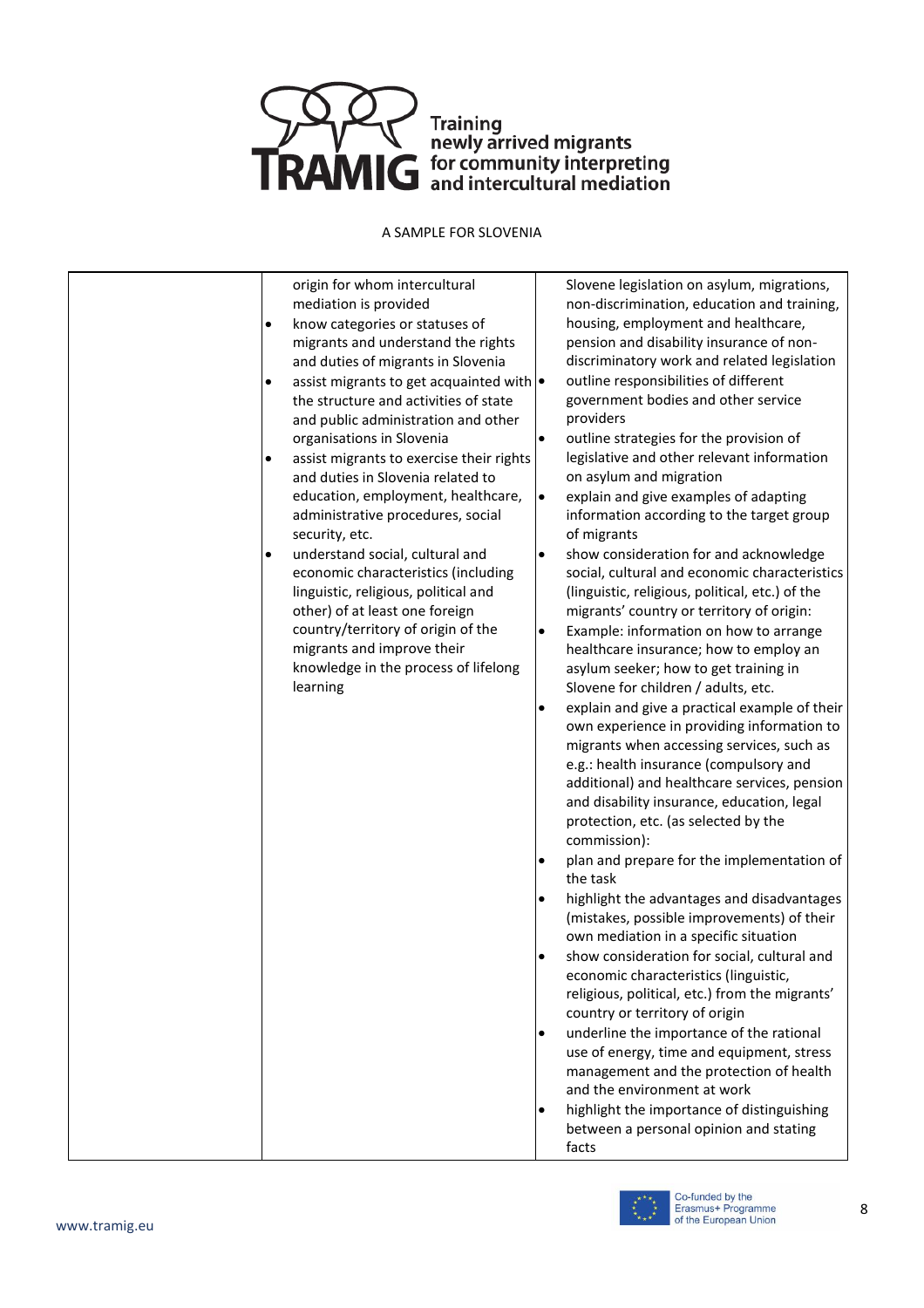

|                                                                                                   |                                                                                                                                                                                                                                                                                                                                                                                                                                                                                                                                                                                                                                                                            | present actual examples taken from their<br>$\bullet$<br>work<br>Highlight the importance of knowing different<br>categories of migrants and their rights:<br>plan and prepare for the implementation of<br>the task<br>list different statuses of migrants<br>distinguish between various categories -<br>٠<br>legal statuses of migrants (asylum seekers,<br>refugees, persons with subsidiary<br>protection, etc. and ethnic minorities, work<br>permits, family reunification, etc.)<br>present the rights to access different public<br>$\bullet$<br>services for each of the listed categories<br>explain the differences between different<br>$\bullet$<br>categories of foreigners in relation to the<br>labour market, e.g. what is free access,<br>what is single work permit, the right to<br>unemployment benefits, etc.<br>underline the main differences between<br>$\bullet$<br>different statuses of migrants: asylum<br>seekers, refugees, persons with subsidiary<br>protection, etc. and ethnic/national<br>minorities in Slovenia |
|---------------------------------------------------------------------------------------------------|----------------------------------------------------------------------------------------------------------------------------------------------------------------------------------------------------------------------------------------------------------------------------------------------------------------------------------------------------------------------------------------------------------------------------------------------------------------------------------------------------------------------------------------------------------------------------------------------------------------------------------------------------------------------------|-------------------------------------------------------------------------------------------------------------------------------------------------------------------------------------------------------------------------------------------------------------------------------------------------------------------------------------------------------------------------------------------------------------------------------------------------------------------------------------------------------------------------------------------------------------------------------------------------------------------------------------------------------------------------------------------------------------------------------------------------------------------------------------------------------------------------------------------------------------------------------------------------------------------------------------------------------------------------------------------------------------------------------------------------------|
| Promote intercultural<br>dialogue between migrants<br>and other members of the<br>Slovene society | understand the importance of<br>$\bullet$<br>integration as a two-way process and<br>show ability to convey this to the<br>target group and other residents of<br>Slovenia in the process of<br>intercultural mediation<br>promote social networking<br>understand the importance of<br>intercultural dialogue in various<br>fields: cultural, social, economic, etc.<br>respect and promote gender equality<br>$\bullet$<br>understand migration processes and<br>$\bullet$<br>the importance of migrant<br>integration<br>make workers in various<br>٠<br>organisations and others citizens<br>aware of the cultures of migrants and<br>facilitate them in developing an | Describe strategies promoting intercultural<br>dialogue and networking between the migrants<br>and the local population (as selected by the<br>commission):<br>plan and prepare for the implementation of<br>the task<br>promote social networking<br>highlight the importance of integration as a<br>$\bullet$<br>two-way process and outline strategies for<br>successful integration<br>$\bullet$<br>give practical examples of promoting<br>intercultural dialogue between migrants<br>and the local population, which they plan to<br>implement in their work<br>give their view on migration and the<br>importance of integration                                                                                                                                                                                                                                                                                                                                                                                                               |

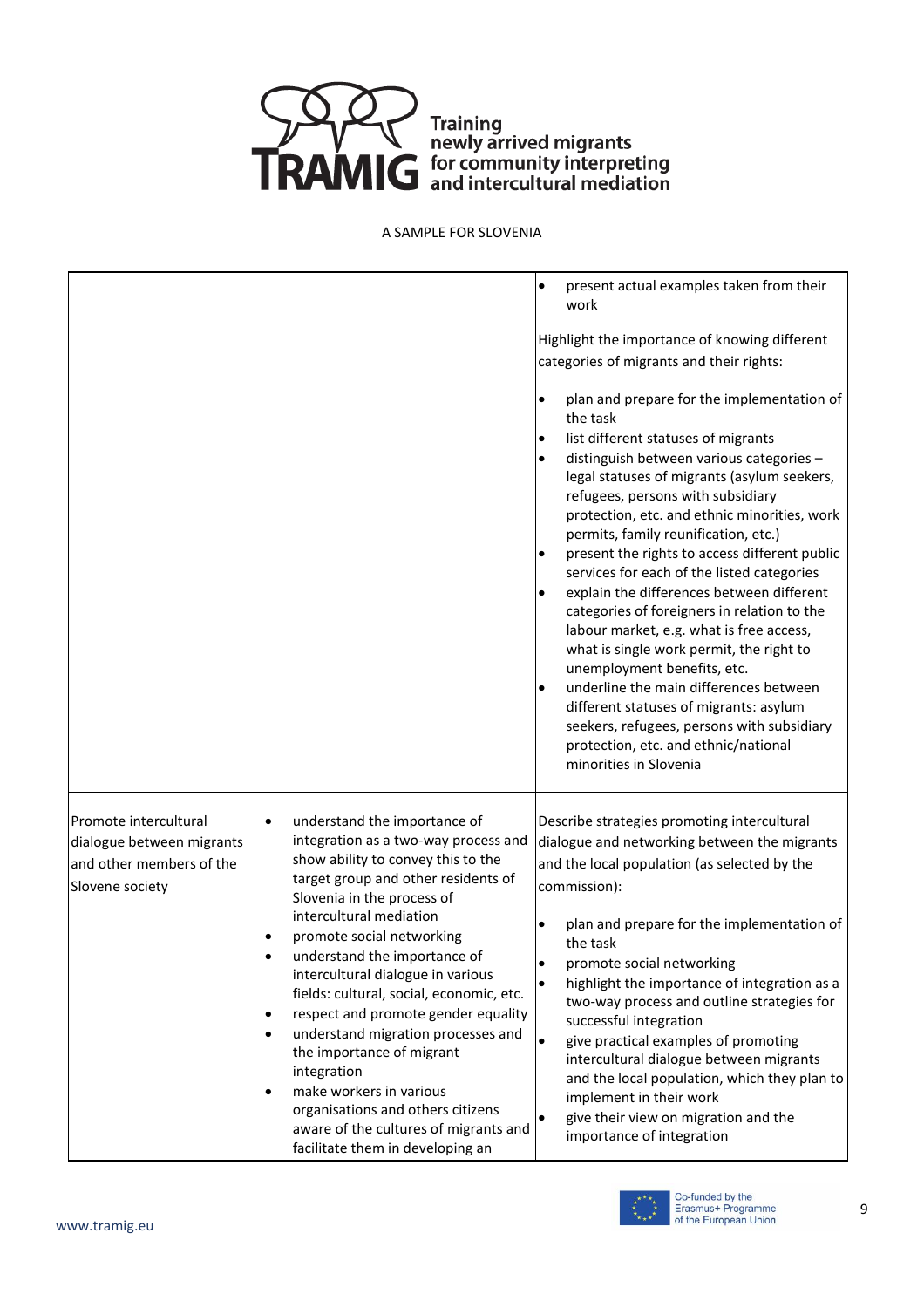

# 12. LITERATURE AND SOURCES OF INFORMATION

Castles, Stephen. 2000. *Ethnicity and Globalization*. London: Sage Publications.

Cukut Krilič, Sanja. 2009. *Spol in migracija. Izkušnje žensk kot akterk migracij*. Ljubljana: ZRC SAZU. Kuhar, Roman. 2009. *Na križiščih diskriminacije. Večplastna in intersekcijska diskriminacija.* Ljubljana: Peace Institute.

Kocijančič Pokorn, Nike in Lipovec Čebron, Uršula. 2019. *Večjezično zdravje: komunikacijske strategije in večkulturni stiki s tujejezičnimi bolniki v slovenskem zdravstvenem sistemu.* Ljubljana: Ljubljana University Press, Faculty of Arts.

Lukšič Hacin, Marina, Mirjam Milharčič Hladnik, Mitja Sardoč, eds. 2011. *Medkulturni odnosi kot aktivno državljanstvo*. Ljubljana: ZRC SAZU.

Vižintin, Marijanca Ajša. 2016. "(Im)migrant and ethnic minority literature in education curricula in Slovenia." CLCWeb: comparative literature and culture, ISSN 1481-4374. [Online ed.], March 2016, vol. 18, issue 1. http://docs.lib.purdue.edu/clcweb/vol18/iss1/7/, doi: 10.7771/1481-4374.2763

Vižintin, Marijanca Ajša. 2017. "Medkulturna vzgoja in izobraževanje : vključevanje otrok priseljencev." (Migracije, 27). 1<sup>st</sup> ed. Ljubljana: ZRC SAZU.

Vižintin, Marijanca Ajša. 2013. "The integration of immigrant children in Slovenia: good practices from primary schools." Innovative issues and approaches in social sciences, ISSN 1855-0541, 2013, vol. 6, no. 2, 53-68. http://www.iiass.com/pdf/IIASS-volume6-number2-article4.pdf

Verrept, Hans and Isabele Coune. 2016. Guide for intercultural mediation in health care. Brussels: FPS Health, Safety of the Food Chain and Environment.

Vrečer, Natalija. 2012. Vključenost vsebin večkulturnega izobraževanja v učne načrte in učbenike za predmet geografija. Dve domovini: razprave o izseljenstvu, 47–57.